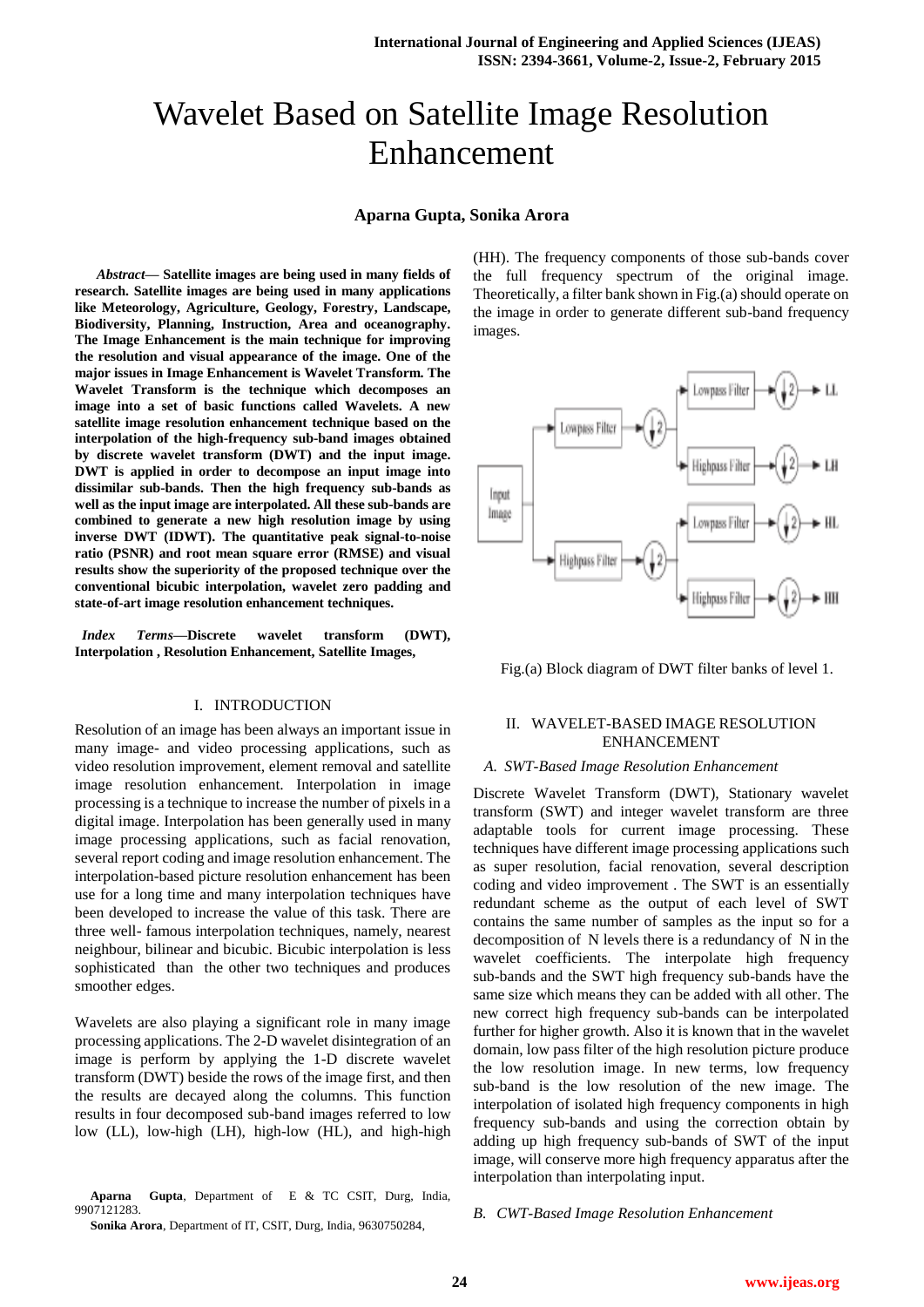In this technique, dual-tree CWT (DT-CWT) is used to decompose an input image into dissimilar sub-band images. DT-CWT is used to decompose an input low-resolution image into different sub-bands. In that case, the high-frequency sub-band images and the input image are interpolated, follow by combining all these images to produce a new high-resolution image by using inverse DT-CWT. The resolution improvement is achieved by using directional selectivity provide by the CWT, where the high-frequency sub-bands in six different directions contribute to the sharpness of the high-frequency detail, such as edges.

#### *C. DWT-Based Image Resolution Enhancement*

DWT has been employed in order to preserve the high-frequency apparatus of the image. DWT separate the image into dissimilar sub band images, explicitly, LL, LH, HL, and HH. High frequency sub-bands restrain the high-frequency component of the image. The interpolation can be apply to these four sub band images. In the wavelet field, the low-resolution image is obtained by low-pass filter of the high-resolution image. The low-resolution image (LL sub band), with no quantization (i.e., with double-precision pixel values) is used as the input for the proposed resolution enhancement process. In further words, low-frequency sub band images are the low resolution of the new image. Thus, in its place of using low-frequency sub band images, which include less information than the new input image, we are using this input image during the interpolation method. Thus, the input low-resolution image is interpolated with the half of the interpolation factor,  $\alpha/2$ , use to interpolate the high-frequency sub bands, as shown in Fig.(b). In order to maintain more edge information, i.e., obtain a sharper enhanced image; we have planned an intermediate stage in high-frequency sub-band interpolation process.



Fig.(b) DWT resolution enhancement algorithm.

#### III. RESULTS AND DISCUSSION

#### *A. Result*

The Literature survey is done. The proposed resolution enhancement method uses DWT to decompose the input image into dissimilar sub-band. Then, the high-frequency sub-band images and the input low-resolution image have been interpolated, follow by combining everyone these images to make a new resolution-enhanced image by using inverse DWT. In order to accomplish a sharper image, an intermediate stage (interpolation technique) has been used. In proposed technique, the implementation process is doing using MATLAB.

#### *B. B. Discussion*

Proposed method has been experienced with standard set of analysis images. The input images of resolution 128x128 are used, which are great resolved to 512x512. Due to the breathing space limitations viewing the results obtained with images. Original image along with high resolution images obtained by several super resolution techniques. PSNR is used as a value calculates.

## IV. CONCLUSION

This paper has proposed a original resolution enhancement technique based on the interpolation of the high-frequency subband images obtained by DWT and the input image. The proposed method has been tested on well-known standard images, where their PSNR, RMSE and visual results show the superiority of the proposed technique over the conventional and state-of-art image resolution enhancement technique. The PSNR enhancement of the proposed technique is up to 7.19 dB compare with the standard bi-cubic interpolation.

#### **REFERENCES**

- [1] Mohamed Amine Bendoumi, Mingyi He and Shaohui Mei, "Hyperspectral Image Resolution Enhancement using High-Resolution Multispectral Image Based on Spectral Unmixing' IEEE transactions on geosciences and remote sensing, vol. 52, no. 10, Oct. 2014.
- [2] Herminio Chavez-Roman and Volodymyr Ponomaryov,"Super Resolution Image Generation Using Wavelet Domain Interpolation With Edge Extraction via a Sparse Representation" IEEE geoscience and remote sensing letters, vol. 11, no. 10, Oct. 2014.
- [3] Mark W. Liu, Mutlu Ozdogan, and Xiaojin Zhu, "Crop Type Classification by Simultaneous Use of Satellite Images of Different Resolutions" IEEE transactions on geoscience and remote sensing, vol. 52, no. 6, June 2014.
- [4] Mr. G.M. Khaire and Prof. R.P.Shelkikar "Resolution Enhancement of images with Interpolation and DWT-SWT Wavelet Domain Components" International Journal of Application or Innovation in Engineering & Management Volume 2, Issue 9, September 2013.
- [5] Adrian S. Barb, Roy B. Clariana, and Chi-Ren Shyu, "Application of Pathfinder Network Scaling for Improving the Ranking of Satellite images" IEEE journal of selected topics in applied earth observations and remote sensing, vol. 6, no. 3, June 2013.
- [6] Muhammad Zafar Iqbal, Abdul Ghafoor, and Adil Masood Siddiqui,"Satellite image Resolution Enhancement Using Dual-Tree Complex wavelet Transform and nonlocal Means" IEEE geoscience and remote sensing letters, vol. 10, no. 3, May 2013.
- [7] A. Abirami and N. Akshaya, "Enhancement Of Satellite Image Resolution With Moving Objects" IOSR Journal of Electronics and Communication Engineering Volume 4, Issue 6 (Jan. - Feb. 2013), pp 22-27.
- [8] P. Karunakar and V. Praveen, "Discrete Wavelet Transform-Based Satellite Image Resolution Enhancement" ISSN 2231-1297, Volume 3, Number 4 (2013), pp. 405-412.
- [9] Soma Biswas, Kevin W. Bowyer, and Patrick J. Flynn, "Multidimensional Scaling for Matching Low-Resolution Face Images" IEEE transactions on pattern analysis and machine intelligence, vol. 34, no. 10, Oct. 2012.
- [10] Kyuha Choi, Changhyun Kim, Myung-Ho Kang, and Jong Beom Ra,"Resolution Improvement of Infrared Images Using Visible Image Information" IEEE signal processing letters, vol. 18, no. 10, Oct. 2011.